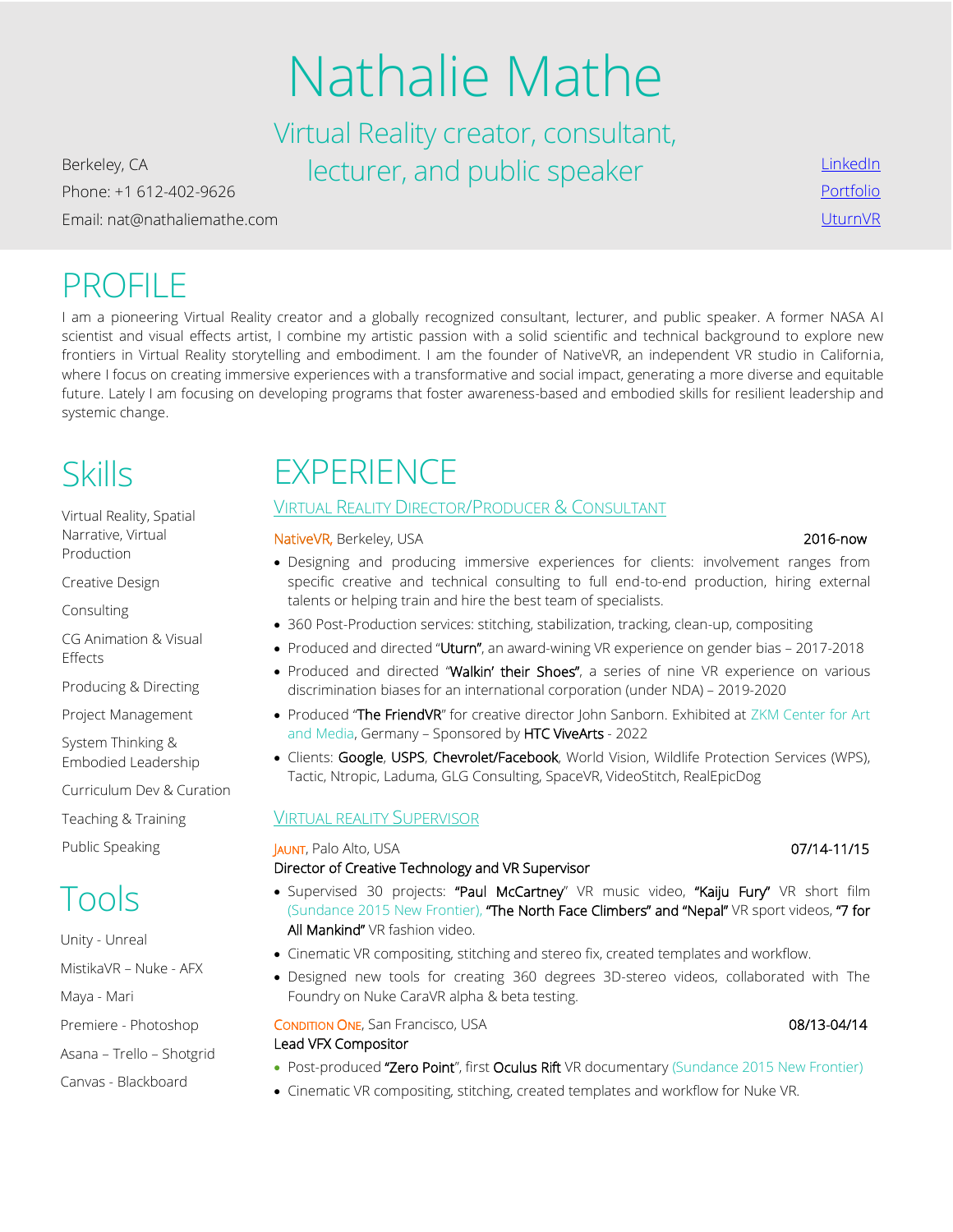## VR Projects

The Friend VR (2022)

Series of 9 Unconscious Biases VR videos (2019- 2020)

View from the Mountains (2018)

Ballet (2017)

UTURN (2017)

USPS VR experience (2017)

Opening new roads (2016)

Nepal (2015)

7FAM - Visions of California (2015)

Climbers (2015)

Kaiju Fury (2015)

Jack White (2014)

The Mission (2014)

Paul McCartney Live and Let Die (2014)

Zero Point (2014)

## Films

Teenage Mutant Ninja Turtles (2014)

Thor (2013)

Fast & Furious 6 (2013)

Captain Phillips (2013)

Skyfall (2012)

Les Miserables (2012)

Batman: The dark knight rises (2012)

Total Recall (2012)

Rebellion (2011)

A Happy Event (2011)

Dragons Hunters (2008)

Persepolis" (2007)

## EXPERIENCE (cont'ed)

### VR & SHORT FILM DIRECTOR

- 2019-2020 "Walkin' their Shoes", a series of nine VR films on gender, racial, ethnic and mental health discrimination
- 2018-now *Developing* "Wallada", an interactive VR experience based on an Arab-Andalusian poetess life - Writing Grant from French National Film Fund (CNC) 2018; market selections IFFR 2019, VIFF 2019, Stereopsia Booster 2020.
- 2016-2017 "UTURN" (10'), award-wining VR experience on gender bias. NATIVEVR, CA, USA Jump into VR Fest 2017 Winner, nominated Best Experience at Raindance London & FIVARS Toronto; other selections SFFILM, Mill Valley, SIFF, Colcoa Los Angeles, CIFF, La Nuit Blanche Paris, 360Film Paris, UN Women, etc.
- 2007-2009 Experimental video "Maskarad" (15'), HAIDOUK FILMS, France
- 2004-2005 Animation video "Krizalid" (30''), KRIZALID ARTISTS ASSOCIATION, France
- 2003 Animation video "Le Goûter" (15"), My Lounge / TF1 Youth Programs, France
- 2002 Animation short film "Voiceless Child" (4'), CNBDI-LIN/ BeTV (2005), Belgium Jury's Special Award, Youth Animation Film Festival, Bourg-en-Bresse 2004
- 1996-1998 Documentary videos, VISION AND VOICES PRODUCTIONS, Mountain View, CA, USA • Bi-monthly TV show "Off Hollywood", Palo Alto Public Access TV, CA, USA

### DIGITAL VISUAL EFFECTS ARTIST

- 10/13-04/14 IMAGE ENGINE, Vancouver, Canada
	- Senior Matte Painter and Concept Artist on feature film "Teenage Mutant Ninja Turtles"
- 01/12-06/13 DOUBLE NEGATIVE, London, UK

• Matte Painting and Environment Artist on feature films: "Thor: The Dark World", "Fast and Furious 6", "Captain Phillips", "Les Miserables", "Skyfall", "The Dark Knight Rises", "Total Recall", test pilot "Freak"

2011 MAC GUFF LIGNE, Paris, France • Matte Painting Artist on feature films "Rebellion", "A happy Event", and ads

### CG ANIMATION ARTIST/SUPERVISOR

- 2007-2010 Texture Artist on feature film "Dragons' Hunters", test pilot of Disney feature film "Planes", and broadcast series "Pat and Stanley" (MAC GUFF LIGNE); on series pilot "Angelo Rules" (TEAMTO); and on commercials (DEF2SHOOT), Paris, France
- 2007-2009 Layout Artist on broadcast series "Little Prince" (METHOD FILMS); "Wakfu" (ANKAMA); test pilot "Kaelou" and commercials (CUBE), Paris, France
- 2004-2008 Layout Supervisor on broadcast animation series "Mikido" (METHOD FILMS); "MootMoot" (BIBO FILMS); and "MissBG" (DEF2SHOOT), Paris, France
- 2006 Modeling Artist and Animator on animated feature film "Persepolis" (BIBO FILMS), Paris, France - Cannes Film Festival 2008 Jury Price